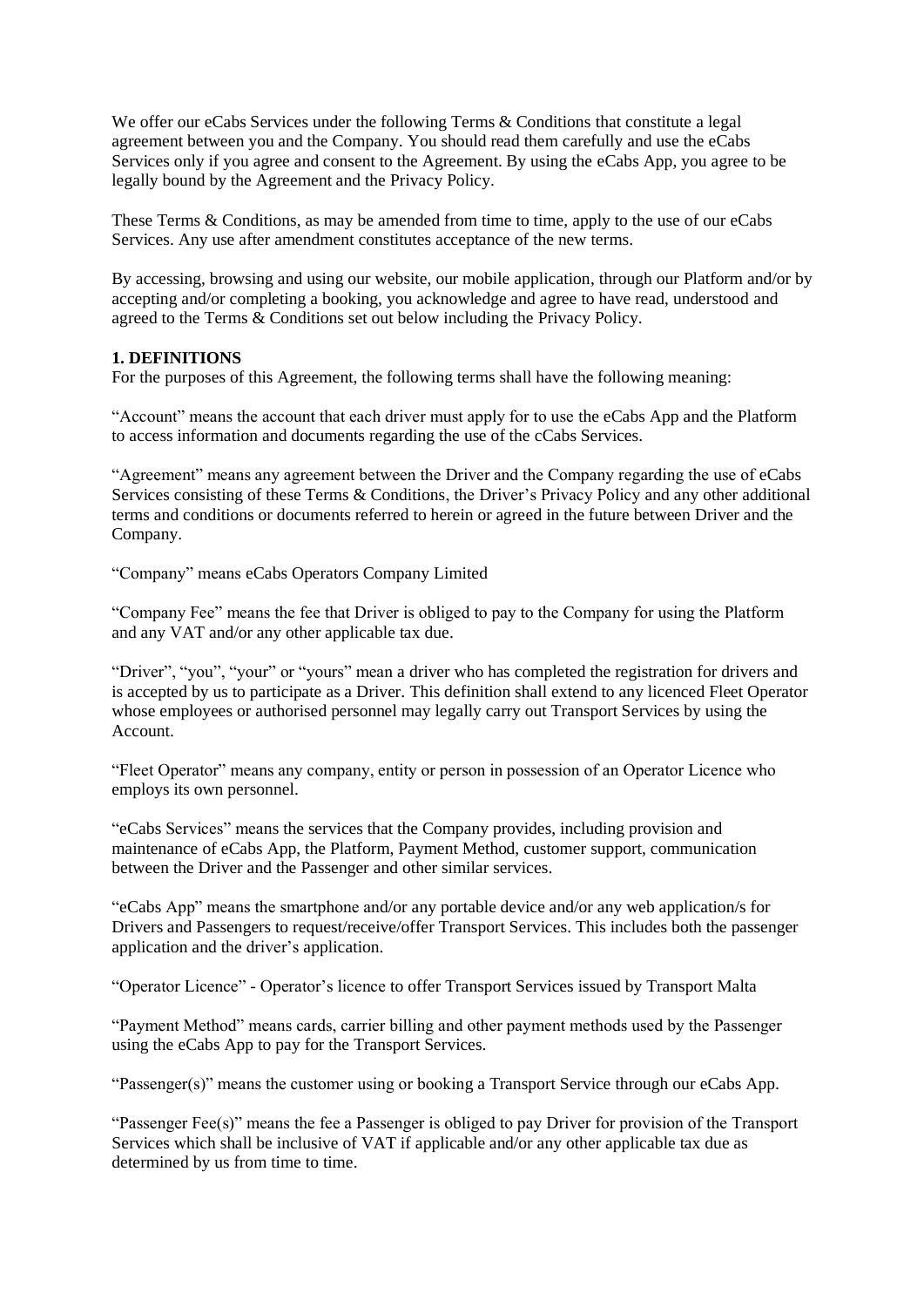"Platform" means the technology connecting Passengers with Drivers to assist them to travel between locations of their choice.

"Terms & Conditions" – these terms.

"Transportation Service(s)" means Light Passenger Transport Services, Chauffeur Driven Services and Passenger Transport Services in terms of the Motor Vehicles Regulations (Subsidiary Legislation 65.11 of the Laws of Malta) and the Passenger Transport Services Regulations (subsidiary legislation 499.56 of the Laws of Malta) and Subsidiary Legislation 499.68light Passenger Transport Services and Vehicle Hire Services Regulations

"Us", "we" or "our" mean the Company.

"User(s)" means any user of the eCabs App which shall include both Passengers and Drivers.

## **2. SCOPE OF OUR SERVICE**

Through our Platform, Drivers have the opportunity to receive transport requests and the option to be contracted by potential passengers looking for a transport service. We are an intermediary booking service platform whereby Transport Services may be booked by Passengers from Drivers. By means of Licence Number BPS002, we are authorised by Transport Malta to operate as a booking platform in terms of L.N. 366 of 2020. We have an office established in Malta where all booking data shall be kept. We offer the service of connecting Passengers with Drivers to move around between locations of their choice.

For this purpose, your identification details will be transmitted to the Passengers every time the Passenger searches for a Transport Service through eCabs App. Passengers will be provided with your first name and surname, telephone number, image photo, your vehicle registration number, type and specifications of vehicle, location, languages spoken and performance rating. As soon as you start the eCabs App and set yourself as available, your location can be identified by all Passengers and other users. The respective geo-location of the Passenger will be specified after the Passenger hails you through the eCabs App.

We do not provide transportation services but act solely as a channel of communication between you and the Passenger. From the point at which you accept to transport a Passenger, you enter into a direct contractual relationship with the Passenger that has booked you. It is up to you to offer Transport Services which may be scheduled through use of the eCabs App and to comply with all applicable legislation, including compulsory insurance legislation and passenger safety. We have no responsibility or liability whatsoever for any claims, suits, losses, damages, expenses, consequential loss or otherwise, arising out of or in connection with or in respect of any death or injury to any person whatsoever, and in respect of any loss or damage to any property whatsoever, which may arise in relation to a Transport Service. Consequently you, and not us, are responsible and liable for any such claims, suits, losses, damages, expenses, consequential loss or otherwise, arising out of or in connection with or in respect of any death or injury to any person whatsoever, and in respect of any loss or damage to any property whatsoever, which may arise in relation to a Transport Service. Neither are we responsible or liable for damages you may incur while providing a Transport Service. The information that we disclose is based on the information provided to us by the Users.

As such, the Users are fully responsible for informing us with their updated information and indicate directly by themselves their availability, which is displayed on our eCabs App. Although we will use reasonable skill and care in performing our services we will not verify if, and cannot guarantee that, all information is accurate, complete or correct, nor can we be held responsible for any errors, any interruptions howsoever due including breakdown, repair, upgrade or maintenance of our eCabs App or otherwise, inaccurate, misleading or untrue information or non-delivery of information. Each User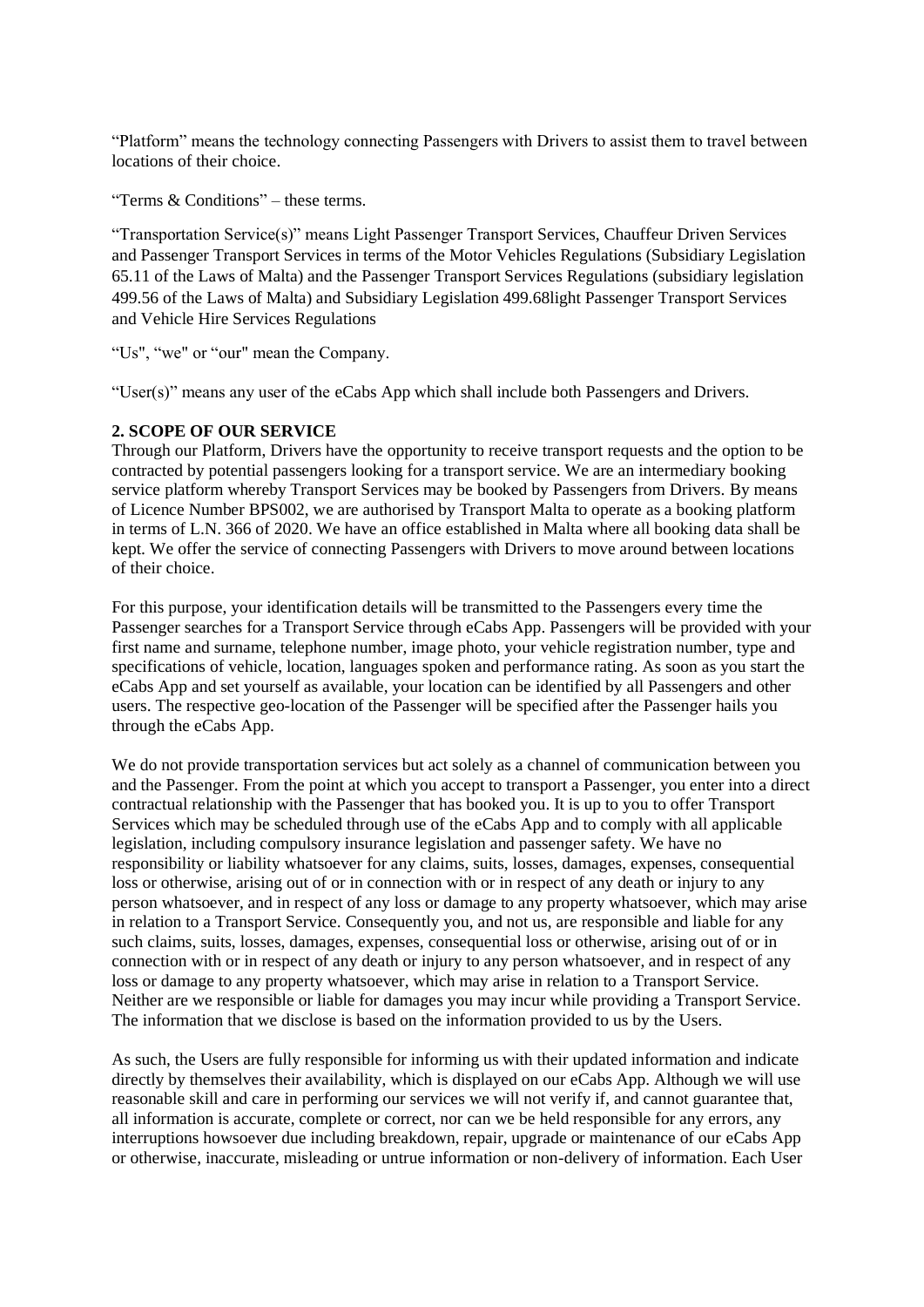remains responsible at all times for the accuracy, completeness and correctness of the information displayed on our eCabs App.

You may not to download or reproduce or use in any other manner any content or information, software, products or services available on our eCabs App for any commercial or competitive activity or purpose. In order to maintain the Account, you may be required from time to time to provide further information and/or documentation.

## **3. ENTRY INTO THE AGREEMENT**

In order to make use of the eCabs Services, you must sign up by providing the requested information and uploading necessary documentation as required by us. Upon successful completion of the signup application, we will provide you with a personal Account that you may access through a username and password.

By signing up, you represent, warrant and agree as follows –

• you are legally entitled to enter into this Agreement with us to use the Platform and for providing the Transport Services;

• you have agreed to be bound by these Terms & Conditions & Privacy Policy including all obligations arising from the provision of the Transport Services and this Agreement;

• you have provided true, accurate, complete and updated information about you;

• you will keep your Account accurate and profile information updated at all times; if any information provided by you is not in accordance with these provisions, we have the right to refuse your registration and suspend or terminate immediately without notice the registration of your Account and refuse any and every use, present or future, of the eCabs Services that require registration. We will incur no liability for any such refusal, suspension or cancellation of your registration.

• you will not authorize other persons to use your Account nor transfer or assign it to any other person;

• you will not use the Transport Services for unauthorized or unlawful purposes or in any way that interrupts, damages, impairs or renders us less efficient;

• you will accept orders for Transport Services only insofar as permissible in accordance with the applicable provisions;

• you will only use the eCabs App if in possession of all the approvals and licences necessary for transportation services and comply with and fulfill all statutory requirements governing transportation services;

• you will furnish evidence of such prerequisites at any time a User or the Company may request you to;

• you will comply with all applicable laws and regulations including those relating to this Agreement in any manner whatsoever;

• you will not process or disclose to third parties, any personal data of other Users that is transferred or otherwise made known to you unless if consent is obtained of such other User and according to applicable legislation;

• you will treat Passengers introduced to you through us with respect and not to cause any inconvenience and damage to them;

• you will compensate and indemnify us fully against claims or legal proceedings against us by any other person as a result of your breach of this Agreement;

• you will not use the eCabs Service to cause nuisance, annoyance or inconvenience;

• by accessing and using the eCabs Services via mobile devices, or by using certain mobile features, you may incur fees from the provider or carrier of the mobile services that you use and you are solely responsible for the payment of such fees;

• you will update the status of your vehicle in the activated application at all times, so that potential Passengers can always identify the current status of your vehicle;

• since you can be identified via the activated application by nearby participating potential Passengers, you may only accept available transport orders, provided that the application is activated and your vehicle is available and free;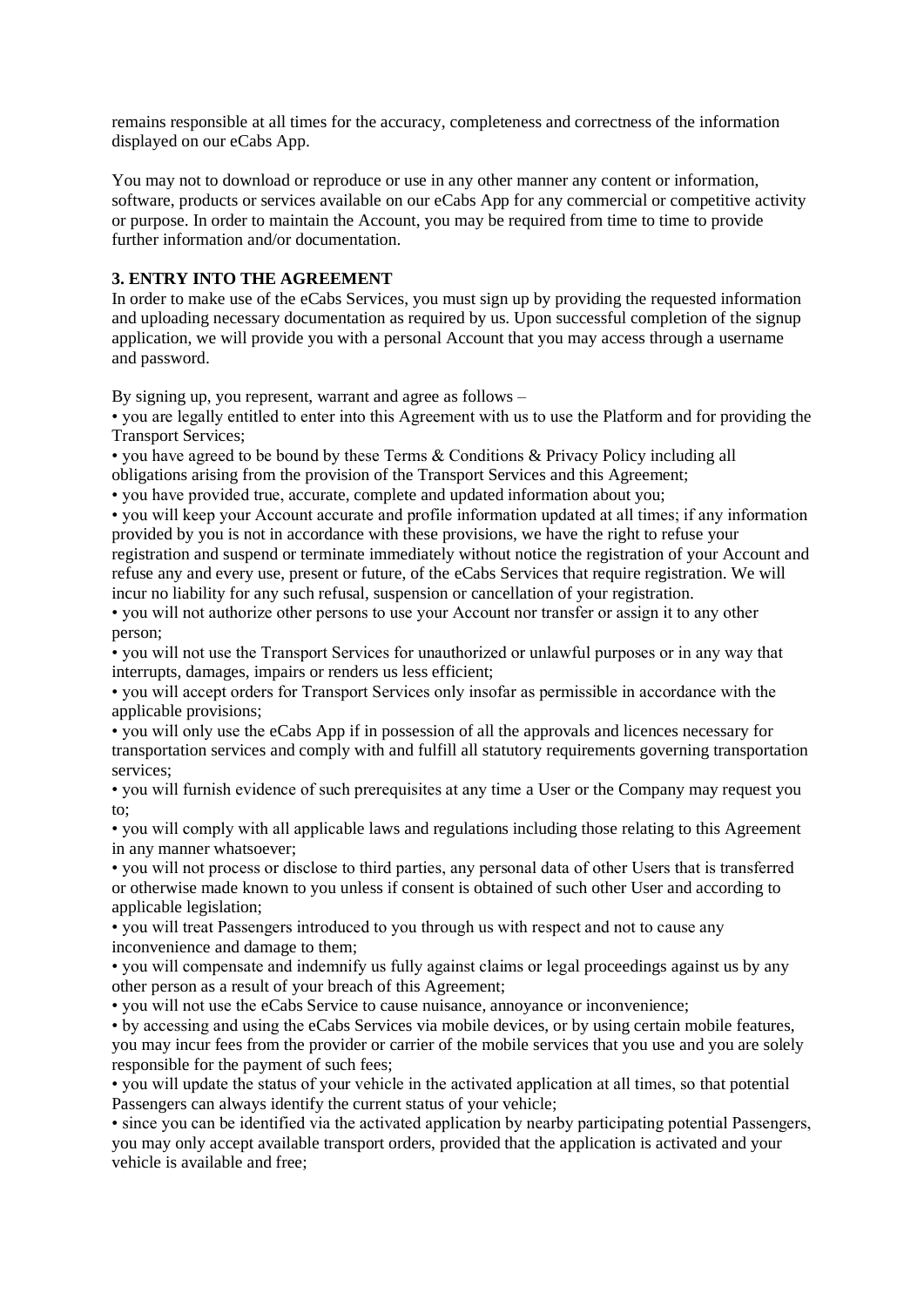• you will not make use of another vehicles other than the ones indicated in your when logging into Account;

• to maintain emergency equipment in the vehicle as required by law;

• to immediately respond to contact made by the Passenger, informing him of your option to provide the services or not, at a time that will never exceed twenty (20) seconds or as my be directed to you from time to time. If this time passes and you do not answer it is the equal of rejecting the Passengers contact and you have no means of contacting the Passenger yourself;

• you have informed the Company of any criminal offence you have been found guilty of which offence could reasonable be deemed to be a valid reason for the Company not to enter into these commercial terms with you;

• to assume all expenses, costs, fees, taxes and contributions for maintenance and operation of the vehicle used by you, including fuel costs, cleaning tools, equipment, automobile taxes, inspections, repairs, reviews, among others;

• you are to maintain and operate the technical equipment and operational procedures to access the eCabs Services, such as mobile phone mode or portable device that is compatible with the software, Internet connection, packet data, GPS, among others; and

• any fines, penalties, administrative or judicial proceedings incurred by you as a result of the exercise of your activity or the provision of Transport Services are your sole responsibility.

Payment to you of any amounts due to you in terms of these Terms and Conditions will be effected according the Company policy which may vary from time to time. We will incur no liability whatsoever for any incorrect money transactions in case you have provided wrong details.

From time to time we may send you additional requirements and conditions that will be applicable to use our eCabs Services. Failure to comply with such requirements and conditions may lead to termination of this Agreement and the right to use the eCabs Services and this without us incurring any liability whatsoever therefor.

You are considered to be a legal person, if the recipient of the fees is marked as a legal person in payment details provided to us upon application. In such case, the indicated legal person is considered to be the provider of Transport Services and a party to this Agreement and any further agreements.

Only the specific natural person indicated in the signup process may factually provide the Transport Services. Such natural person may use the account of the Driver only if he/she has read and agrees to be bound by this Agreement. The legal person in the payment details and the natural person factually providing the transport services under the Account shall remain jointly and severally liable for any infringement of this Agreement conducted by the driver.

Upon concluding a separate agreement, a legal person may itself register an account to be used by its employees and/or service providers. In such case the legal person shall be required to ensure that its employees and/or service providers conform to the requirements of the Agreement and any further agreements and agrees to act in accordance and be bound with its conditions and obligations. The legal person and its employees and/or service providers shall remain jointly and severally liable for any infringement conducted by such employee and/or service provider.

## **4. LICENCE**

Upon successful completion of the signup application we will grant you a licence to use the eCabs App and the Account. Regardless of the above and if so agreed separately, legal persons may sublicense the eCabs App and the Account to its employees/service providers.

Except as specifically permitted herein, without the prior written consent of the Company you agree not to: (i) use, modify, incorporate into or with other software, or create a derivative work of any part of the software related to the eCabs Services; and (ii) sell, license (or sub-license), lease, assign, transfer, pledge, or share your rights under this Agreement with or to anyone else; (iii) copy, distribute or reproduce the application for the benefit of third parties; (iv) disclose the results of any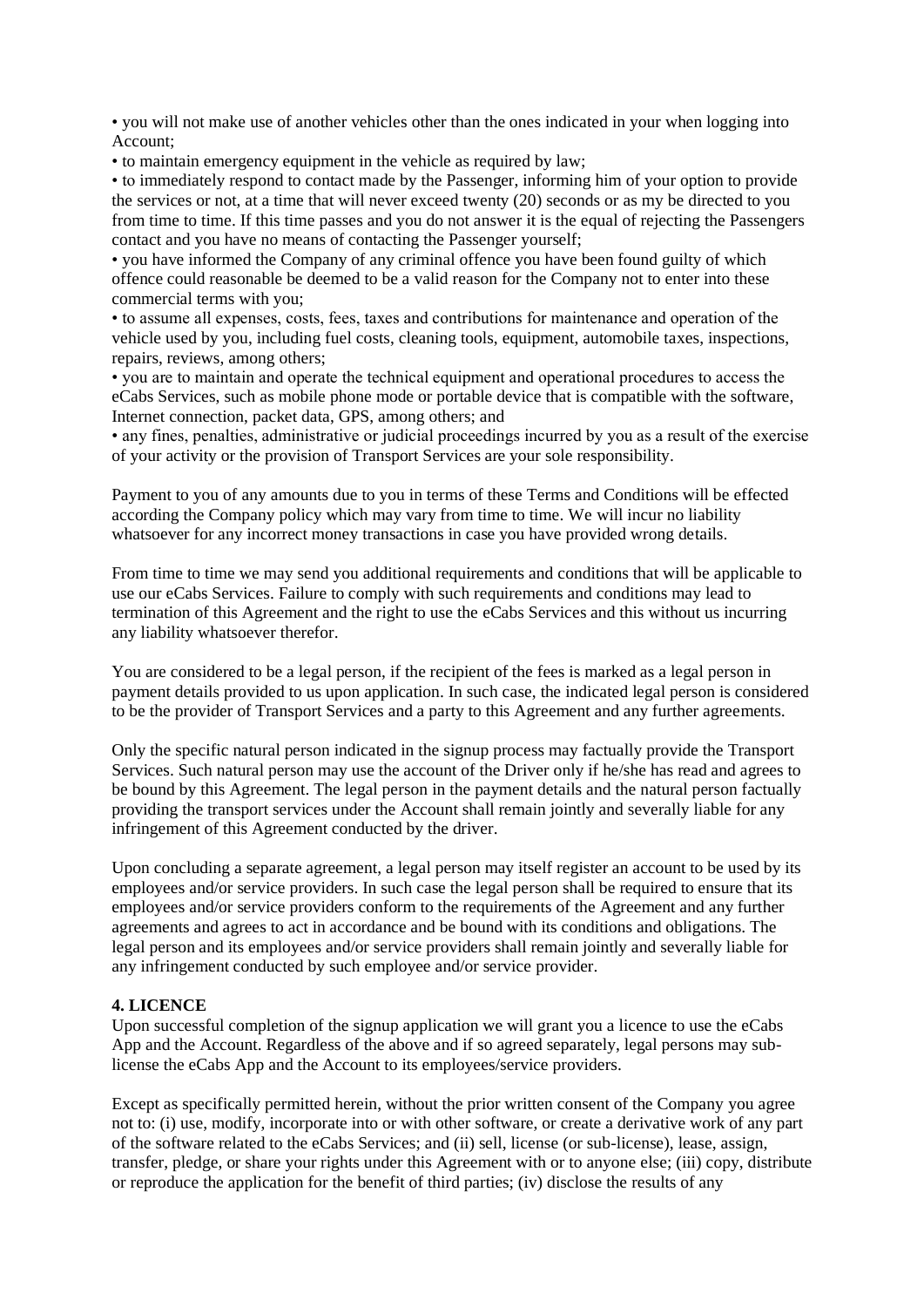benchmarking of the eCabs App, or use such results for your own competing software development activities; and/or (v) modify, disassemble, decompile, reverse engineer, revise or enhance the software or attempt to discover the software's source code.

The licence granted herein ends contemporaneously with termination of the Agreement. After termination of the Agreement you must immediately stop using the eCabs App and the Account whereupon we will be entitled to block and delete Account without a prior notice.

We may ask you to use tags, labels, stickers or other signs that refer to our eCabs brand or we may otherwise indicate that you are using the Platform. We grant you a non-exclusive, non-sublicensable, non-transferable licence to use such signs and only for the purpose of indicating you are providing Transport Services via the Platform. After termination of the Agreement you must immediately remove and discard any signs that refer to the eCabs brand.

## **5. INTELLECTUAL PROPERTY**

Any and all content, including but not limited trademarks, logos, symbols, domain names, trademarks, designs, industrial designs, images, photographs, backgrounds, icons, navigation tools, texts, among others, of the present software or products related to the eCabs Services are protected by copyright and intellectual property and are owned by us or third parties authorized by us to develop activities thereon. You are to respect our intellectual property rights and that of others.

We are not liable for any damages, costs or expenses that may be suffered or incurred by you as a result of any breach of the obligations herein specified.

# **6. PROVISION OF TRANSPORT SERVICES**

You are to provide the Transport Services in accordance with the provisions of this Agreement as well as any applicable laws and regulations. You are to ensure that you are in possession of valid licences and permits at all times and are covered by a motor insurance policy as required by Chapter 104 of the Laws of Malta and other insurance that may be deemed prudent in relation to the provision of the Transport Services. You may be required to furnish evidence of any such licences and permits, approvals or other registrations, policies and certifications that may be necessary for the provision of the Transport Service in terms of all applicable laws and regulations.

You are to act professionally in the provision of the Transport Service and to respect at all times the Passengers making use of the Transport Service. You are also to act in the best interest of the Passenger and ensure that you take the most cost-efficient route for the Passenger unless otherwise explicitly requested by him or her. You may not make any unauthorized stops during the provision of any Transport Service. You are to adhere at all times with traffic laws and regulations. You are not to allow any other person to accompany you or otherwise make use of the Transport Service other than the Passenger and any accompanying passengers.

You will retain the discretion as to when to provide the Transport Service and you also have the right to accept, decline or ignore any requests made by potential Passengers for Transport Services. All costs incurred in the provision of the Transport Service are incurred by you. Such costs include the equipment for the provision of the Transport Service and the costs, expenses and taxes incurred in the course of performing the Transport Services.

You confirm that you have all the necessary requirements in terms of L.N. 366 of 2020 including but not limited to an employment licence where necessary.

# **7. PASSENGER FEES**

For every Transport Service provided to Passengers accepted on the Platform you are to charge the Passenger Fee based the fee, as determined by the eCabs App. Any request for corrections to the Passenger Fee must be submitted via the eCabs App.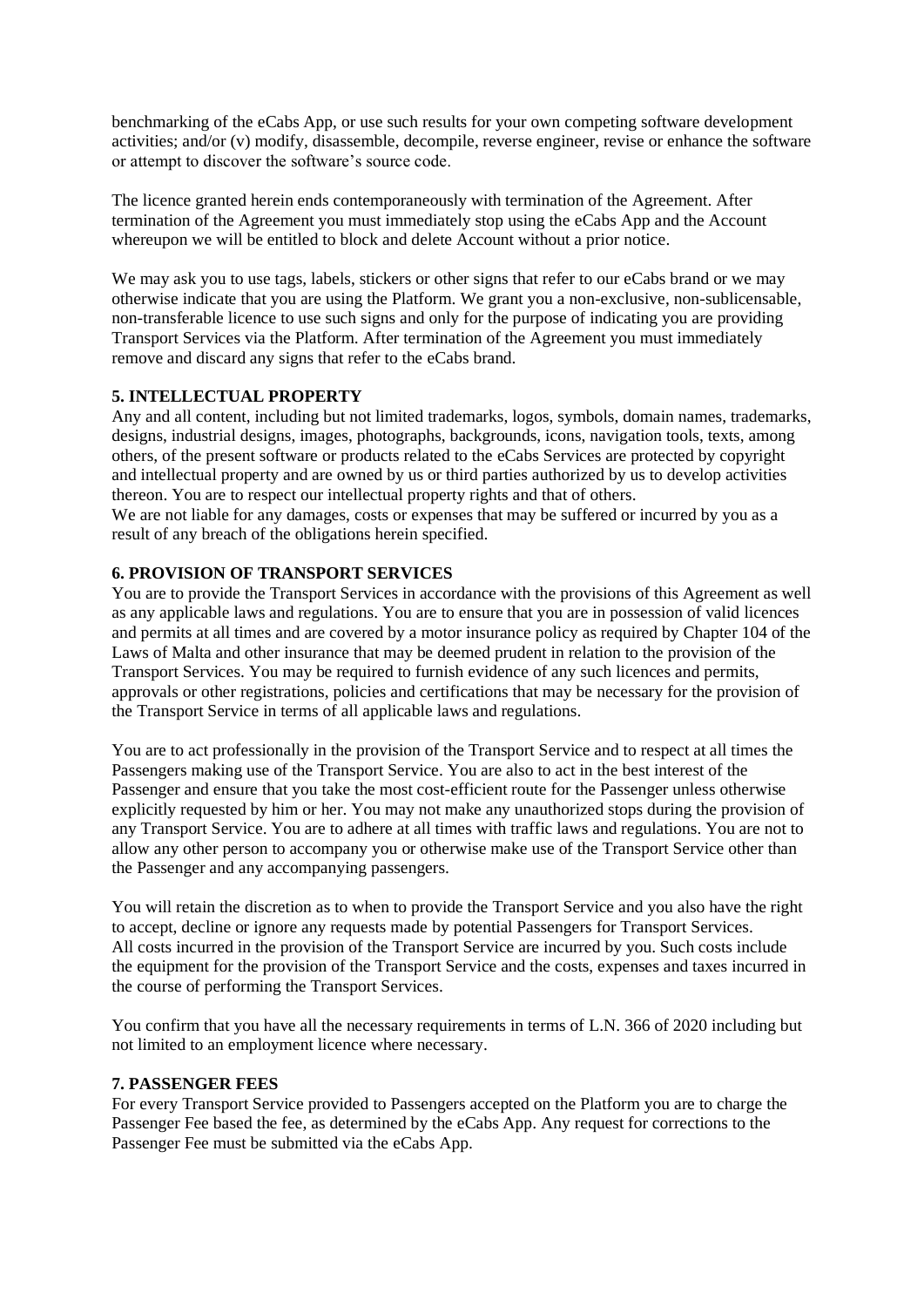We reserve the right to adjust the Passenger Fee if we determine a violation or a technical error that affects the Passenger Fee. In justified circumstances such as in case of fraud or complaints, we may reduce or cancel the Passenger Fee.

We may issue an invoice on your behalf to the Passenger in order to compensate you any Passenger Fees, contractual penalties or other fees that may be due to you by a Passenger. The invoice will be made available to you via your Account.

The Passenger Fee is paid either directly to you or through the Payment Method system as further detailed below. If the Passenger has opted to pay you directly, then it is your responsibility to collect the Passenger Fee. We will send a notice of debt to the Passenger on your behalf if he fails to effect payment. Such act is not to be construed as an obligation on our part to compensate the Passenger Fee not paid by the Passenger. If a Passenger justifiably refuses to pay the Passenger Fee due to inaccurate information in the eCabs App, we will not reimburse you for such expenses.

We will provide Passengers following provision of Transport Service with a statement showing the company name, if applicable, place of business, VAT number, name and surname of Driver together with image photo, car registration number, details about the journey including date, time, start and end locations and Passenger Fee paid.

You may request Passengers to pay a penalty in the amount established in our eCabs App and request compensation in excess of such penalty amount from Passengers in the event that Passengers damage the vehicle or its interiors negligently. We will endeavor to collect the penalty from the Passenger on your behalf if the Passenger fails to do so upon request. This is not to be construed as any responsibility on our part to make good for such penalty or any other amount incurred or suffered as a result of such negligent act on the part of the Passenger.

#### **8. PAYMENT METHOD**

Passengers are able to effect payment for Transport Services either through cards, carrier billing or other payment methods directly available in the eCabs App, that is, the Payment Method.

You hereby authorise us to collect on your behalf the Passenger Fees or other amounts paid by the Passenger via Payment Method. Any payment obligation made by the Passenger via the Payment Method will be considered completed as of the time that the payment has been made.

The possibility for Passenger to pay via the Payment Method may not be refused by you and you may not exercise any act so as to dissuade Passengers from using the Payment Method system. If you refuse the Payment Method we will be entitled to impose on you a penalty in the amount of five hundred Euro ( $\epsilon$ 500) for every such refusal. We will in such event also reserve the right to block your Account, and this without incurring any liability whatsoever therefor.

The amounts collected through the Payment Method system less amounts due to us will be credited to your bank account by not later than forty-five (45) days from the date that our bank account has been credited.

We will not be obliged to pay you any Passenger Fees if the Payment Method failed because Passenger's credit card or other payment is cancelled or is unsuccessful for other reasons.

In the event that you mistake the identity of the Passenger to whom the Transport Service was to be provided, we will reimburse the Passenger Fee. We will incur no liability whatsoever for the Passenger Fee in such case. We reserve the right to impose on you a penalty for every wrongfully applied Payment Method effected.

We will have the right to set off any Passenger Fees due to you via the Payment Method system against amounts due to us in terms of this Agreement.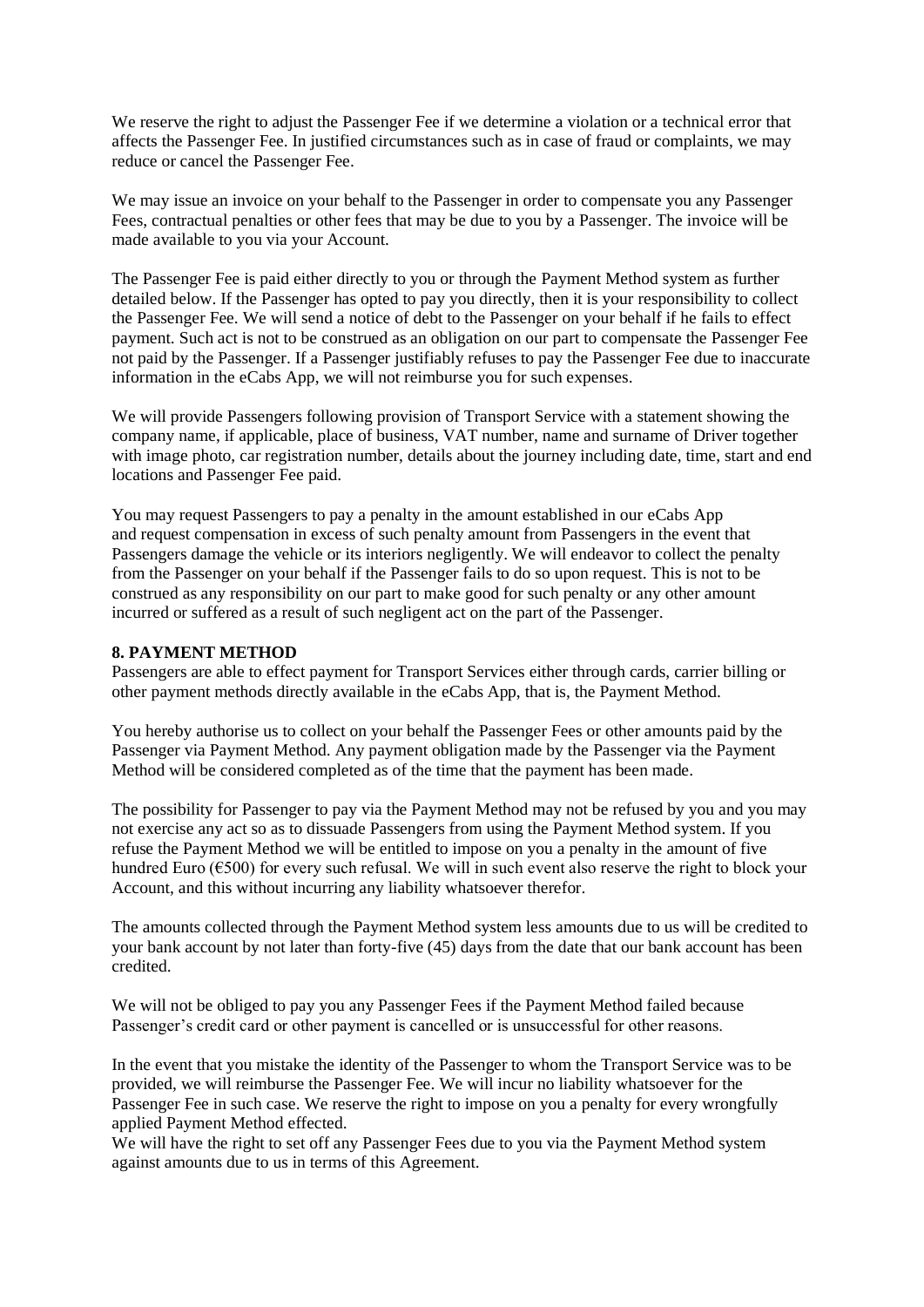# **9. FISCAL OBLIGATIONS**

Any and all fiscal obligations arising in connection with the provision of the Transport Service in relation to this Agreement shall be your sole responsibility. Likewise, any obligation relating to income tax, social security contribution or other applicable tax or any obligation relative to employment shall be your sole responsibility.

# **10. COMPANY FEES**

In consideration of our eCabs Services provided to you, we will charge you a Company Fee levied as a percentage of the Passenger Fee of each and every Transport Service provided by you together with VAT due on the Company Fee. The percentage amount will be communicated to you either through the eCabs App, email, Telegram, your Account or any other means of communication being used by the Company at the time. You agree that the Company Fee may vary from time to time. We will inform you of any such variations prior to implementation through the channels indicated in this Article. Company Fees are payable monthly in arrears. Interest at the highest rate allowed by law will be charged in case of late payments.

# **11. RANKING AND PASSENGER REVIEWS**

In order to guarantee high-quality service and provide additional reassurance to Passengers, you hereby acknowledge that the Passengers may provide you a performance rating and leave feedback regarding the quality of the Transport Services that you have provided. Your average performance rating will be linked to your Account and will be available to Passengers at eCabs App. We may also provide you with your activity score. In the event that your average performance rating or activity score are below a minimum average performance rating and activity score determined by us from time to time we may ask you to increase your average performance rating or activity score to minimum level within a specific period of time. If after such time you will not have so increased your average performance rating or activity score, your Account will, after due notification, be automatically suspended either temporarily or permanently in our sole discretion. We may reverse the suspension of your Account on a case by case basis.

# **12. INDEPENDENT RELATIONSHIP**

You hereby acknowledge and agree that we are not transport service providers but a technology platform. The provision of Transport Service is provided by you independently or via a company as an economic and professional activity.

You further hereby acknowledge and agree that you are not our employee and that there is no employment relationship between you and us. There is neither a joint venture or a partnership between you and us. In this respect, you may not act as an employee, agent or our representative nor bind us in any manner whatsoever. You further acknowledge that it is you who requested to use the Company's service where you specifically stated that you had no interest in being an employee of the Company.

You hereby acknowledge that

(i) you are free to login to your Account at will and without any imposition of hours to be worked by the Company.

(ii) you are not using Company property to carry out Transport Services other than the eCabs App; (iii) you are in no way precluded from working with similar platforms or carrying out any other work unrelated to the transport industry.

## **13. DISCLAIMER AND LIABILITY**

To the maximum extent permitted by law, you agree that the Company, its shareholders, officers, directors, employees, representatives, or others are not liable for:

i. any and all claims, costs, damages, losses, liabilities and expenses that you may incur as a result of using the eCabs Services including but not limited to any direct, indirect or consequential loss or damages, any loss of production, loss of profit, loss of revenue, loss of contract, loss of or damage to goodwill or reputation, loss of claim and any other type of loss or damage,

ii. any inaccuracy relating to the information (including personal data, comments, and performance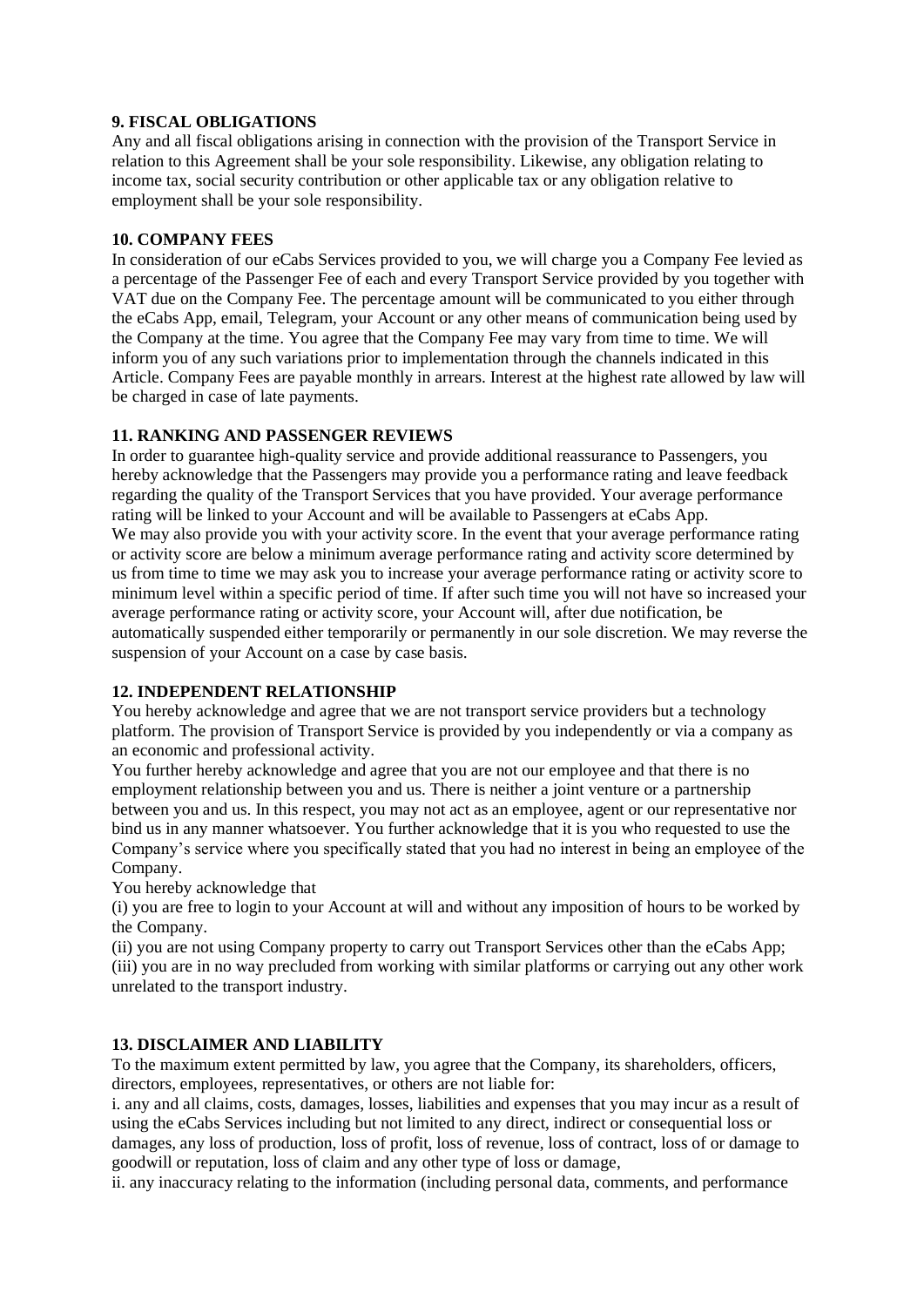ratings) of the Users as made available on our eCabs Services,

iii. the services rendered by you,

iv. any direct, indirect or consequential damages, losses or costs suffered, incurred or paid by you, pursuant to, arising out of or in connection with the use, inability to use or delay or virus of our eCabs Services and/or the server that the eCabs Services are hosted,

v. for any personal injury, death, property damage, or other direct, indirect, special or consequential damages, losses or costs suffered, incurred or paid by you, whether due to acts, errors, breaches, negligence, misconduct, omissions, non-performance, misrepresentations, tort or strict liability by or wholly or partly attributable to the User and/or its employees, directors, officers, agents or representatives, including any cancellation partial or otherwise, double-booking, strike, force majeure or any other event beyond our control, unless through willful misconduct or gross negligence, vi. any information on the eCabs Services sometimes linked to external sites over which our services have no control and for which we assume no responsibility,

vii. any user violation or breach of any term of this Agreement or any applicable law or regulation, whether or not referenced herein.

Our Platform is provided on a "tale quale" and "as available" basis and we thus do not represent, warrant or guarantee that access to our Platform will be uninterrupted or error free. Moreover, we cannot guarantee that your usage of our Platform will result in any Transport Service requests given that this depends on the input of Passengers.

Without prejudice to the above, our total aggregate liability arising out of or in connection with this Agreement shall in no case exceed five hundred Euro ( $€500$ ).

We are not liable for the actions or non-actions of the Passenger or co-passengers and are not liable for any loss or damage that may incur to you or your vehicle as a result of actions or non-actions of the Passenger or co-passengers.

## **14. INDEMNITY**

You are liable for breach of this Agreement or any other applicable laws or regulations and must remedy such breach immediately after receipt of a written notice from us or any competent authority. You are to indemnify us and hold us harmless for any direct and/or indirect loss and/or damage, loss of profits, expense, penalty, fine that we may incur in connection with your breach of this Agreement and laws and regulations.

In the event that a Passenger presents any claims against us in connection with your provision of Transport Services, then you are to compensate such damage, costs and expenses to us in full within seven (7) days from date of written request by us together with legal costs.

## **15. TERMINATION**

In addition to the right to terminate this Agreement as elsewhere provided in this Agreement, we may, in our sole discretion, suspend or terminate, temporarily or permanently, the Account of a User at any time where we deem fit by giving one week's notice where no reason is provided and immediately: i. if you violate any of the representations, warranties and obligations contained in this Agreement or any policies and rules,

ii. if you act or practise fraudulently or have caused or may cause damage to third parties,

iii. if you are no longer authorised to provide transportation services,

iv. if you fail to comply with your obligation to pay the charges promptly, or fail to carry a Passenger after accepting an order,

v. if you are found guilty of any criminal offence which in the Company means that you can no longer satisfy the good repute requirement to carry out the Transport Services in terms inf this Agreement. If you are found guilty but have opted to appeal the judgement, the Company may opt to suspend your account pending the outcome of the appeal.

vi. if according to the Company's policy at the time, you are deemed to be inactive.